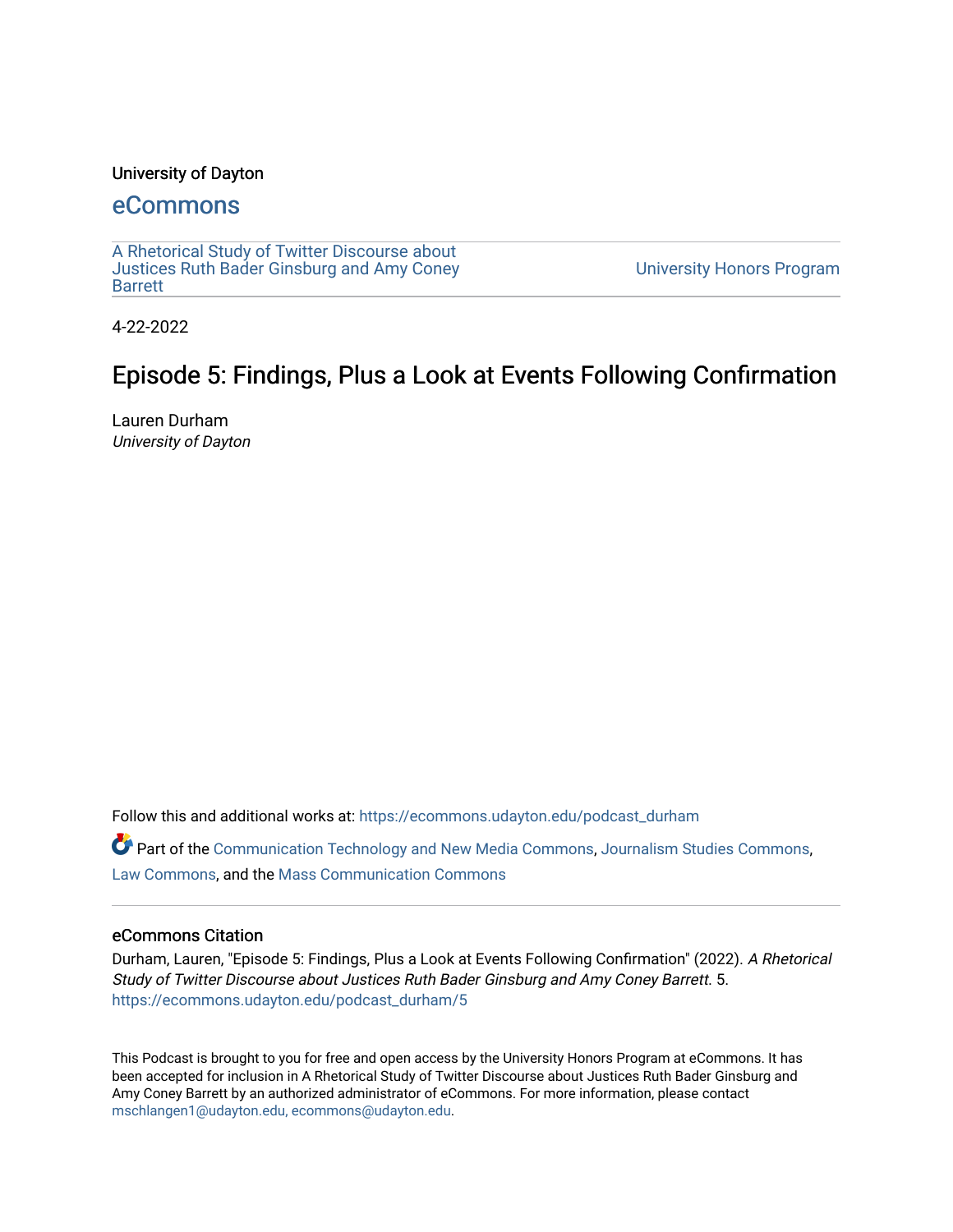### Lauren:

Well, we did it, the last episode. Thank you for following along as we examine Twitter discourse about Ruth Bader Ginsburg and Amy Coney Barrett. Hopefully, you were able to see how Tweets can be more than just Tweets. They give insight into a certain moment in time and can be studied in the context of academia. Together, we've looked at how Ginsburg's icon status held up over time, and maybe even grew after her passing. Barrett's existence threatened Ginsburg's legacy, even though Barrett herself was not well-known to Americans. With the help of Trump and McConnell, Barrett triumphed over the fear, anger and unprecedented times to be Ginsburg's replacement.

#### Lauren:

Our categories of Tweets help decipher the ways in which this happened through emergent themes in the content. In this podcast, we've talked a lot about legacy. What is a legacy? How is a legacy created? How is it shaped by others? It's been made clear through the data that Ginsburg left behind a legacy that Barrett threatened. Whether she successfully made a dent in the personal legacy of RBG, that's your call. Barrett did, however, change the fabric of the Supreme Court. And as Americans, we've seen the impacts over the past year and a half.

#### Lauren:

Hi, there! I'm Lauren. And lately, I've been reading Tweets. Profound, I know, for a 22 year old to pay attention to social media. I'm aware. And it's true, most everyone reads Tweets from time to time. But lately, I've been reading Tweets a little differently. I've combined some of my passions, writing, following current events, and using social media, to study the discourse around two of the most talked about and perhaps influential women of the past year and a half, Ruth Bader Ginsburg and Amy Coney Barrett. The two women different in fundamental ways and share a common thread, the Supreme Court. After the passing of Ginsburg on September 18th, 2020, Amy Coney Barrett became her replacement in a record six weeks.

#### Lauren:

The time period was filled with anxiety, fear and uncertainty as the United States battled a raging pandemic and a violently polarized election scene. Some mourned the loss of Ginsburg while others awaited her younger, more conservative replacement. The tensions were high. And what do people do about it? They tweeted. In this podcast, I'll break down my study of Tweets from the six week time period between Ginsburg's death and Barrett's nomination. Together, we will examine the contextual ways in which the two women are connected through the examination of thousands of tweets. Let's go.

#### Lauren:

On September 20, 2020, Kamala Harris tweeted, "During her confirmation hearing, Justice Ginsburg said, 'The right to choose was essential to women's equality.' We already know where Judge Barrett stands on a woman's right to choose. Her writings made it clear. It would be a disgrace to appoint her to Justice Ginsburg's seat." On September 1, 2021, only a little over 10 months after Barrett's confirmation, SB8 was enacted in Texas. Nicknamed The Heartbeat Bill, SB8 is one of the most extreme abortion bans in the US. The law blocks nearly all abortions as soon as any cardiac activity can be detected, which is usually around six weeks of pregnancy or about two weeks after a missed period. Most women don't know they're pregnant at this point.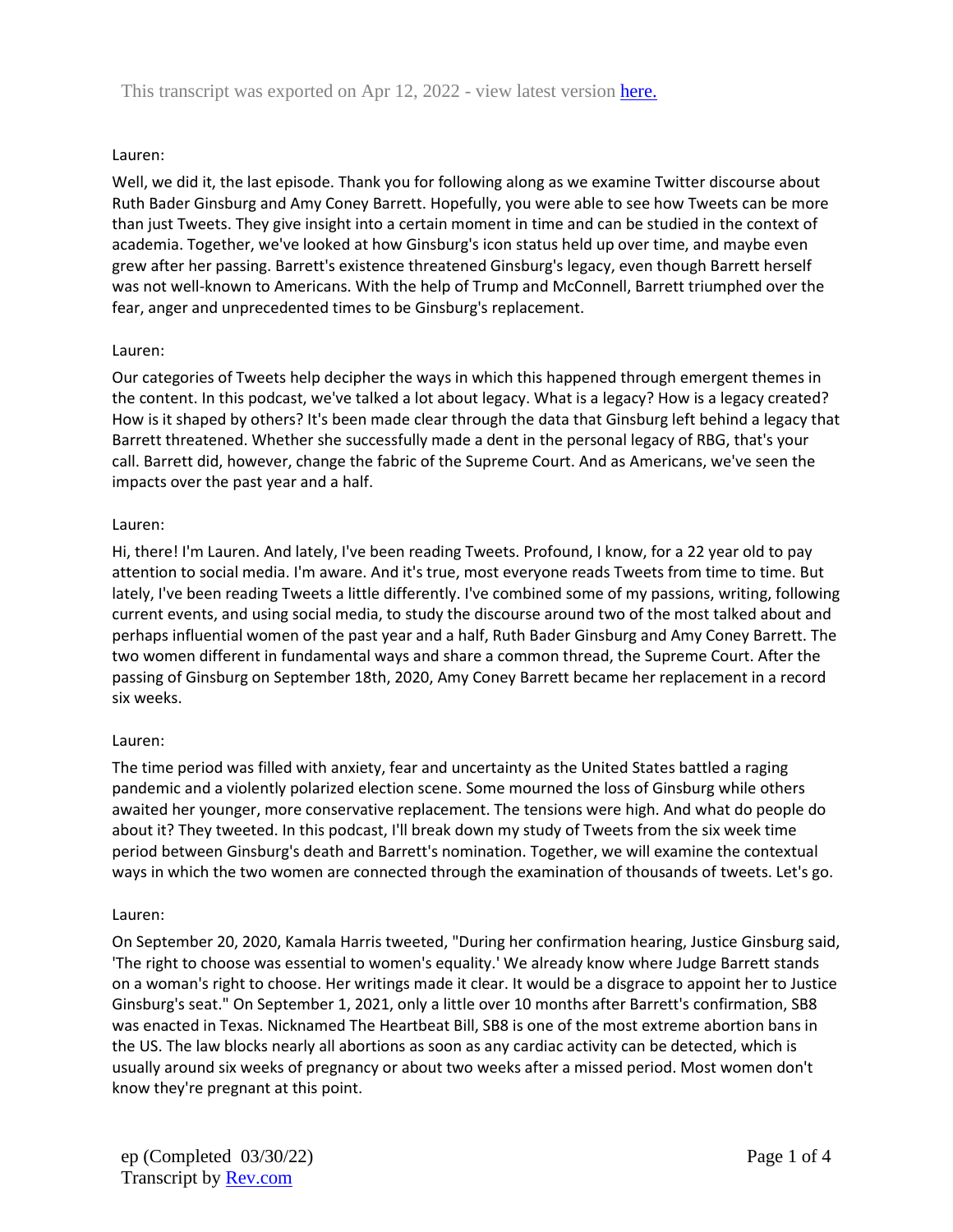#### Lauren:

Anyone can challenge or report someone they suspect had an abortion with the plaintiff receiving a minimum \$10,000 bounty if the defendant is found guilty. And other states are following suit. Lawmakers in Oklahoma, Florida, and Ohio are sponsoring bills modeled after the one in Texas. On March 3, 2022, the Supreme Court ruled that Kentucky's Republican Attorney General may step in to defend a state ban on a common abortion procedure, allowing the case to continue in lower federal courts. At the center of these legal developments is the state of Mississippi. On December 1, 2021, the Supreme Court agreed to hear the case in Mississippi that seeks to ban most abortions after 15 weeks of pregnancy.

#### Lauren:

According to a report last year by the Center for Disease Control and Prevention estimated that about 95 of abortions in the US in 2019 took place by 15 weeks of gestation. Essentially, the court's decision to hear this case threatens to undo nearly a half a century of abortion rights given to women from Roe v. Wade. With a majority conservative bench six to three, pro-choice advocates all over the country fear the worst. The Supreme Court is expected to issue a ruling in June of 2022. Given the timeline of events in conjunction with Barrett joining the bench, perhaps some of the Twitter users who processed the moment or feared the worst about women's rights at the start of the shift were onto something.

#### Speaker 2:

Katie Watson, an attorney and bioethicist at Northwestern University's Feinberg School of Medicine says, "There's only so much you can read into Barrett's past judicial record, but you don't really have to."

#### Katie Watson:

I think the best evidence of her position on Roe versus Wade is that President Trump has said he will only appoint Justices who are committed to reversing Roe, and there's no reason not to believe him.

#### Lauren:

In just a few months, we could be living through yet another historical moment, one that would cause pro-life advocates to rejoice and pro-choice groups to fear the future for women everywhere. And then something else happened.

#### President Biden:

Today, as we watch freedom and liberty under attack abroad, I'm here to fulfill my responsibilities under the Constitution to preserve freedom and liberty here in the United States of America. And it's my honor to introduce to the country a daughter of former public school teachers, a proven consensus builder, an accomplished lawyer, a distinguished jurist on one of the nation's most prestigious courts. My nominee for the United States Supreme Court is Judge Ketanji Jackson.

#### Lauren:

On February 25th, 2022, a new woman entered the Supreme Court conversation. Ketanji Brown Jackson was selected as Biden's replacement for Justice Breyer, who announced he will retire at the end of this term. Confirmations are underway now. They begin March 21 with the final vote planned to be on April 8. If confirmed, she'll be the first Black woman to serve on the United States Supreme Court.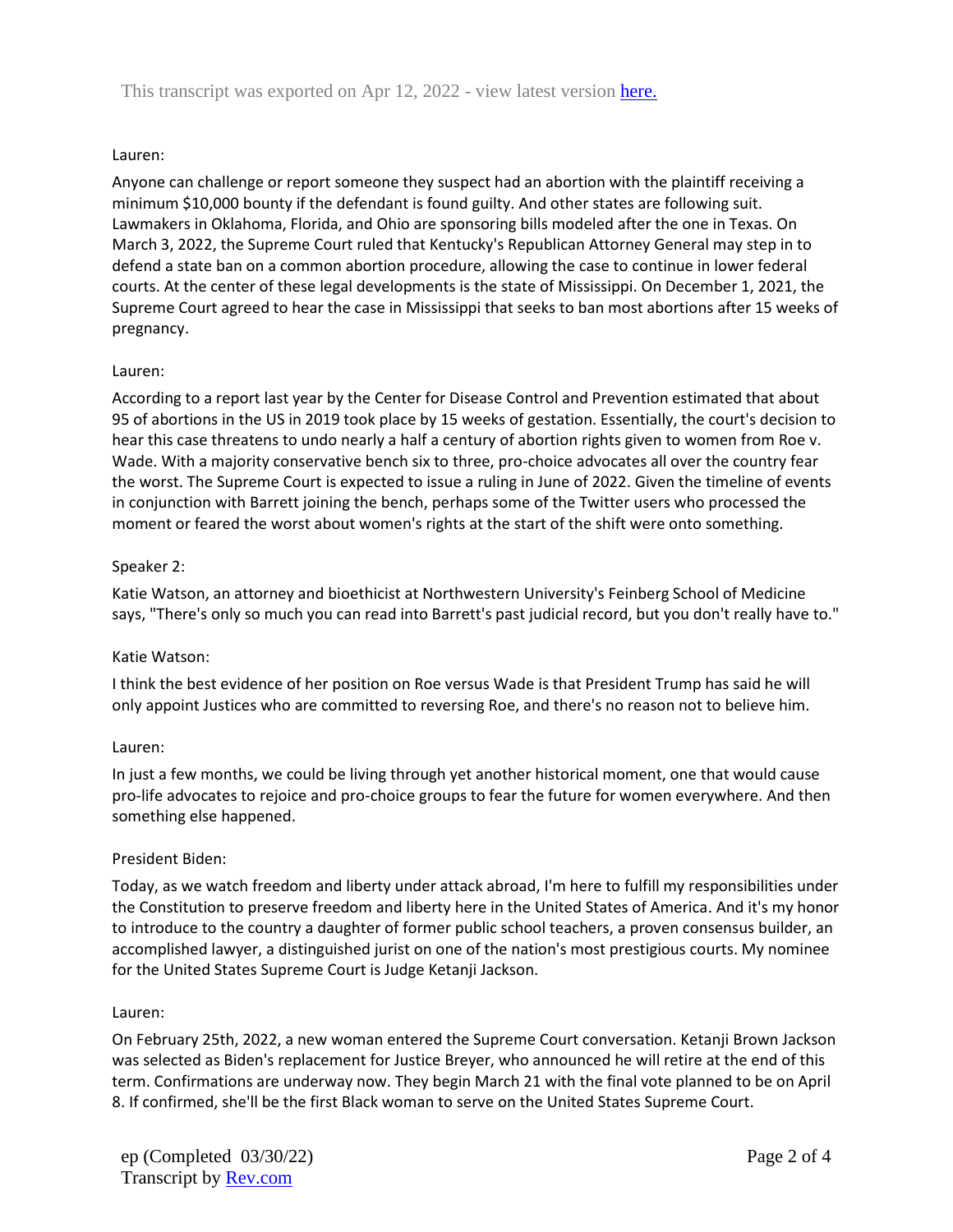### Ketanji Brown Jackson:

Thank you very much, Mr. President. I am truly humbled by the extraordinary honor of this nomination, and I am especially grateful for the care that you have taken in discharging your constitutional duty in service of our democracy with all that is going on in the world today.

#### Lauren:

Brown Jackson, age 51, currently sits on DC's Federal Appellate Court. She grew up in the Miami area and is a Harvard graduate. Brown Jackson previously clerked for Justice Breyer and served as a federal public defender in Washington, an experience that is fitting, given Biden's commitment to putting more public defenders on the federal bench. She was also a Commissioner on the US Sentencing Commission and served on the Federal District Court in DC as an appointee of President Barack Obama before Biden elevated her to the DC Circuit last year. If I were to continue my study, I'd shift the focus to look at tweets comparing Barrett and Brown Jackson. Biden's strategic choice could be argued as a continuation of the legacy of Ginsburg.

#### Lauren:

She's a progressive woman with years of experience. To further a legacy built upon the quest for equality and opportunity, Brown Jackson will make history as a Black woman. Just a brief twitter scroll on the night of her nomination revealed similar patterns. Barrett's career in ideology was immediately compared to Brown Jackson's. Even Tucker Carlson stoked the fire by demanding to know Brown Jackson's LSAT scores, which people pointed out hadn't been a topic of conversation around Barrett or even Justice Kavanaugh before they were confirmed. An opinion piece from USA Today published on March 22nd, 2022 titled "Ketanji Brown Jackson getting the respect that Amy Coney Barrett was denied" discusses just that, the observed differences between the two women and their Senate hearings.

#### Lauren:

Author Jonathan Turley states, "I do not agree with some objections to Jackson, like her alleged support of critical race theory, her advocacy for clients, or her work as a judicial clerk. There are other issues that need to be addressed, including what could be the ultimate issue for confirmation. In the Barrett confirmation, some democratic members not only demanded Barrett tell them how she was likely to vote on pending cases, they also declared they'd vote against her purely for holding a conservative judicial philosophy." So we know that these conversations of comparison are happening. Essentially, the development of the past year and a half are not only in progress, but they're a continuation of what began when Ginsburg passed. Everything I've discussed has been connected to her death in some way or another, which may just further justify her legacy that much more.

#### Lauren:

I went to sincerely thank the Honors Program at the University of Dayton for their guidance and support throughout this project. I also want to thank my mentor, Dr. Patrick Thomas, for his expertise, constant encouragement and patience throughout this project. The voice actors, my family, friends and classmates also deserve recognition. They brought the data to life with their lively readings, and I'm so grateful for that. Lastly, I want to thank you as listeners. It's been so fun to share my findings with you in this format. I hope you learned a little something about writing studies, qualitative coding, or even just about the judicial system and Twitter. In the words of Ginsburg, I leave you with this.